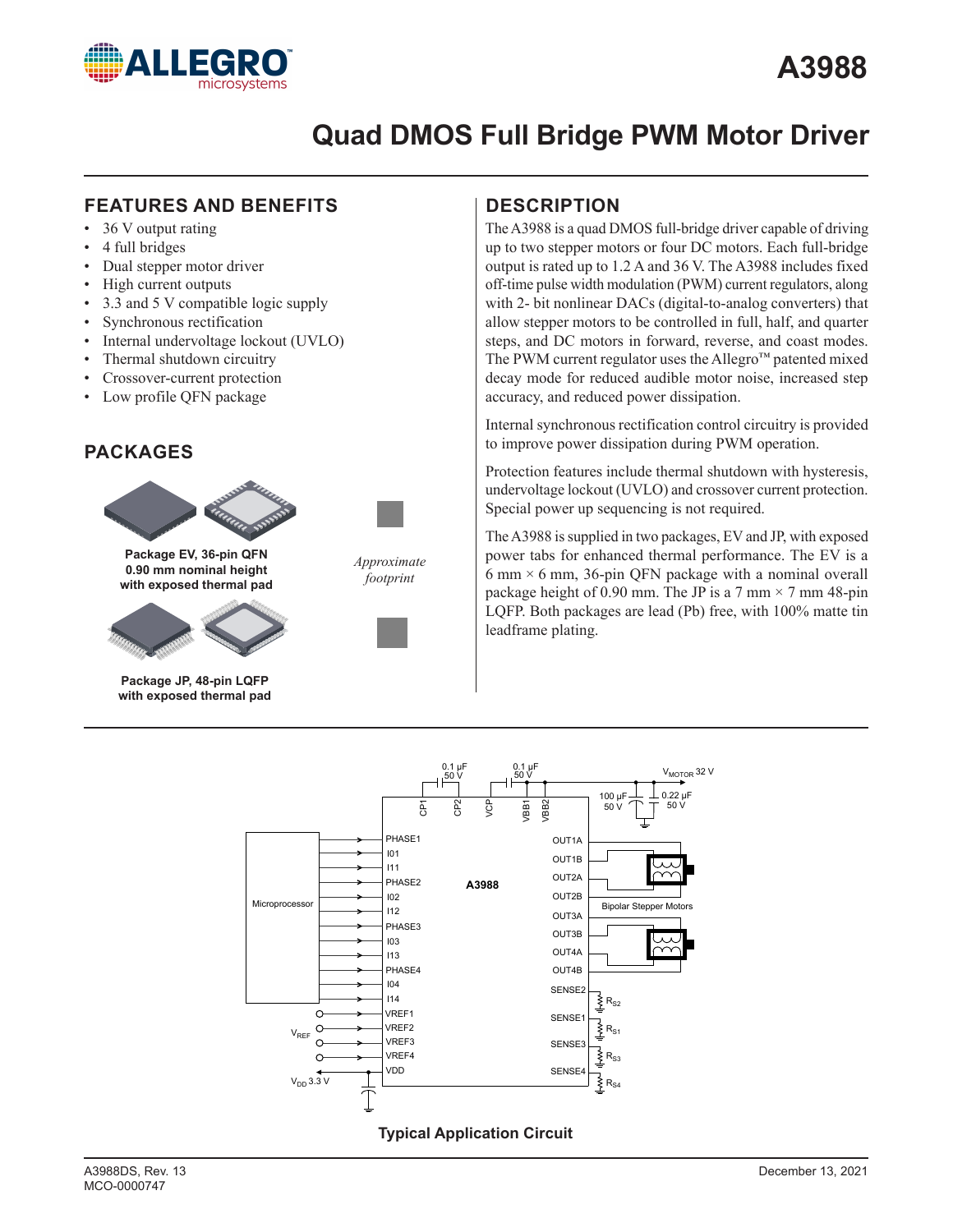#### **SPECIFICATIONS**

#### **SELECTION GUIDE**

| <b>Part Number</b> | Package                              | Packing              | Fixed off-time (us) |
|--------------------|--------------------------------------|----------------------|---------------------|
| A3988SEV-T         | 36-pin QFN with exposed thermal pad  | 61 pieces per tube   | 30                  |
| A3988SEVTR-T       | 36-pin QFN with exposed thermal pad  | 1500 pieces per reel | 30                  |
| A3988SJPTR-T       | 48-pin LQFP with exposed thermal pad | 1500 pieces per reel | 30                  |
| A3988SEVTR-1-T     | 36-pin QFN with exposed thermal pad  | 1500 pieces per reel | 8.1                 |
| A3988SJPTR-1-T     | 48-pin LQFP with exposed thermal pad | 1500 pieces per reel | 8.1                 |

#### **ABSOLUTE MAXIMUM RATINGS**

| <b>Characteristic</b>              | Symbol                         | <b>Notes</b>                                                                                                                                                                           | Rating        | <b>Units</b> |
|------------------------------------|--------------------------------|----------------------------------------------------------------------------------------------------------------------------------------------------------------------------------------|---------------|--------------|
| Load Supply Voltage                | $V_{BB}$                       |                                                                                                                                                                                        | $-0.5$ to 36  | V            |
|                                    |                                | Pulsed $t_w$ < 1 µs                                                                                                                                                                    | 38            | V            |
| Logic Supply Voltage               | $V_{DD}$                       |                                                                                                                                                                                        | $-0.4$ to $7$ | V            |
| <b>Output Current</b>              | $I_{\text{OUT}}$               | May be limited by duty cycle, ambient temperature, and heat sinking. Under<br>any set of conditions, do not exceed the specified current rating or a Junction<br>Temperature of 150°C. | 1.2           | A            |
|                                    |                                | Pulsed $t_w$ < 1 µs                                                                                                                                                                    | 2.8           | A            |
| Logic Input Voltage Range          | $V_{IN}$                       |                                                                                                                                                                                        | $-0.3$ to $7$ | $\vee$       |
| <b>SENSEx Pin Voltage</b>          | $\mathsf{V}_{\mathsf{SENSEx}}$ |                                                                                                                                                                                        | 0.5           | V            |
|                                    |                                | Pulsed $t_w$ < 1 µs                                                                                                                                                                    | 2.5           | V            |
| <b>VREFx Pin Voltage</b>           | $V_{REFX}$                     |                                                                                                                                                                                        | 2.5           | $\vee$       |
| <b>Operating Temperature Range</b> | $T_A$                          | Range S                                                                                                                                                                                | $-20$ to 85   | °C           |
| Junction Temperature               | $T_{\parallel}$ (max)          |                                                                                                                                                                                        | 150           | $^{\circ}C$  |
| Storage Temperature Range          | $\mathsf{T}_{\text{stg}}$      |                                                                                                                                                                                        | $-40$ to 125  | °C           |

#### **THERMAL CHARACTERISTICS (may require derating at maximum conditions)**

| <b>Characteristic</b><br>Svmbol |                | <b>Test Conditions</b>                          | Min.   | Units         |
|---------------------------------|----------------|-------------------------------------------------|--------|---------------|
|                                 |                | EV package, 4-layer PCB based on JEDEC standard |        | $\degree$ C/W |
| Package Thermal Resistance      | $R_{\theta$ JA | JP package, 4-layer PCB based on JEDEC standard | $\cap$ | $\degree$ C/W |



#### **Power Dissipation versus Ambient Temperature**

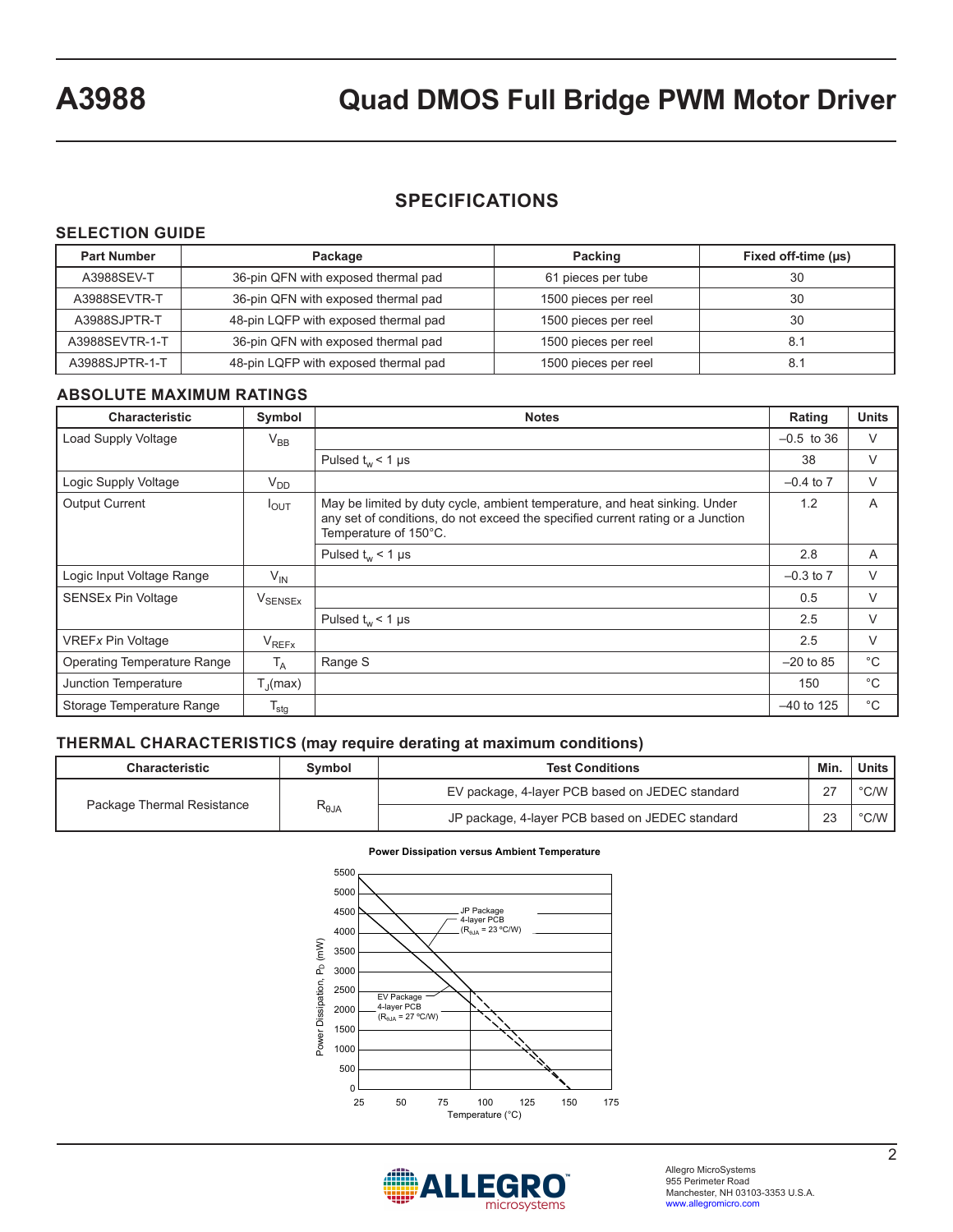**FUNCTIONAL BLOCK DIAGRAM**





Allegro MicroSystems 955 Perimeter Road Manchester, NH 03103-3353 U.S.A. www.allegromicro.com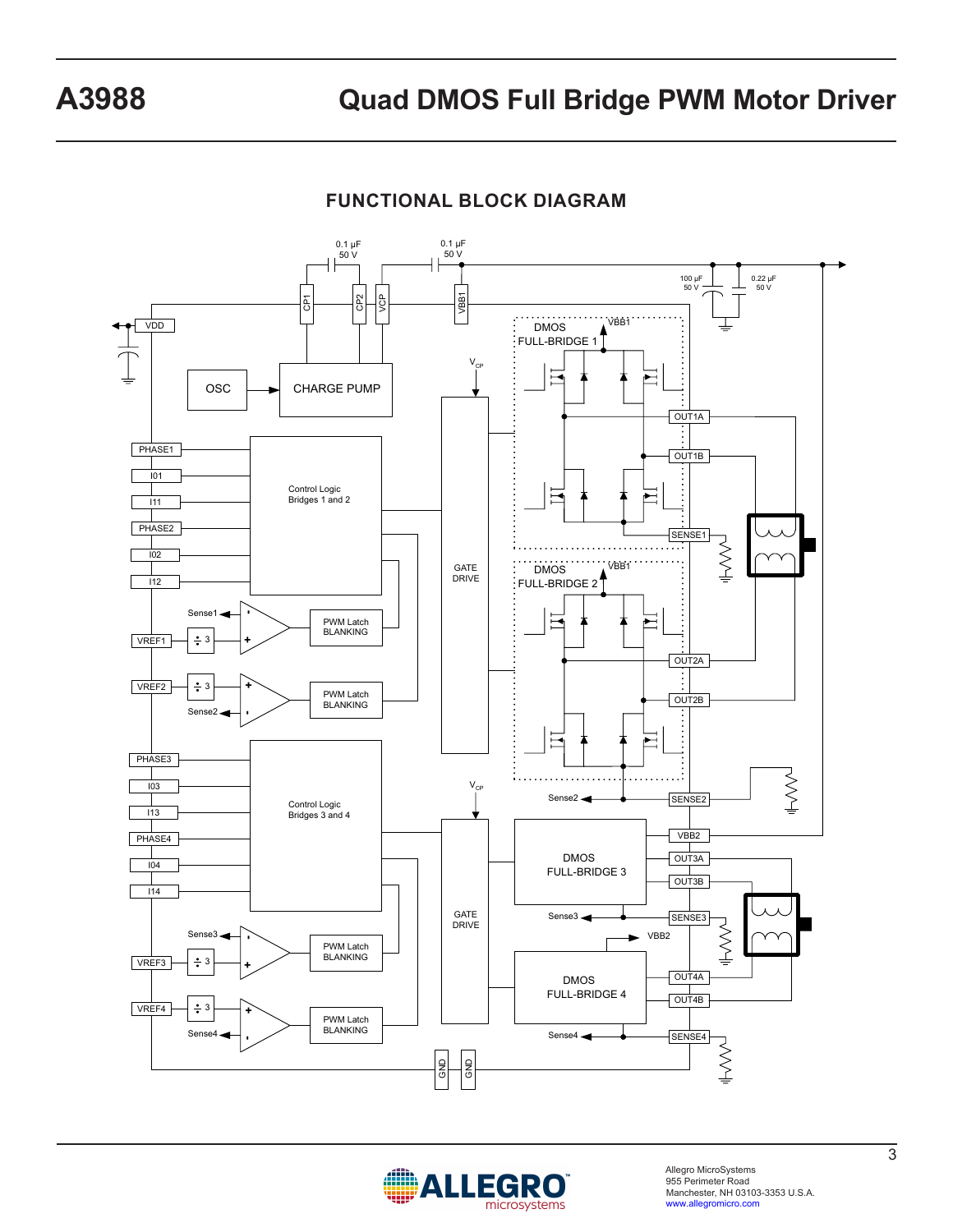#### **PINOUT DIAGRAMS AND TERMINAL LIST TABLE**

#### **Terminal List Table**



#### **Package EV, 36-Pin QFN Pinout**



**Package JP, 48-Pin LQFP Pinout**

| <b>Number</b>  |                                                   | <b>Pin Name</b>                                                                        |                                      |  |  |
|----------------|---------------------------------------------------|----------------------------------------------------------------------------------------|--------------------------------------|--|--|
| EV             | <b>JP</b>                                         |                                                                                        | <b>Pin Description</b>               |  |  |
| $\overline{2}$ | 3                                                 | OUT1A                                                                                  | DMOS Full-Bridge 1 Output A          |  |  |
| 3              | 4                                                 | SENSE1                                                                                 | Sense Resistor Terminal for Bridge 1 |  |  |
| 4              | 5                                                 | OUT1B                                                                                  | DMOS Full-Bridge 1 Output B          |  |  |
| 5              | 6                                                 | VBB11                                                                                  | Load Supply Voltage                  |  |  |
| 6              | 8                                                 | OUT2B                                                                                  | DMOS Full-Bridge 2 Output B          |  |  |
| 7              | 9                                                 | SENSE2                                                                                 | Sense Resistor Terminal for Bridge 2 |  |  |
| 8              | 10                                                | OUT2A                                                                                  | DMOS Full-Bridge 2 Output A          |  |  |
| 9              | 13                                                | PHASE4                                                                                 | Control Input                        |  |  |
| 10             | 14                                                | PHASE3                                                                                 | Control Input                        |  |  |
| 11             | 15                                                | <b>VDD</b>                                                                             | Logic Supply Voltage                 |  |  |
| 12             | 16                                                | VREF1                                                                                  | Analog Input                         |  |  |
| 13             | 17                                                | VREF2                                                                                  | Analog Input                         |  |  |
| 14             | 18                                                | VREF3                                                                                  | Analog Input                         |  |  |
| 15             | 19                                                | VREF4                                                                                  | Analog Input                         |  |  |
| 16             | 20                                                | <b>GND</b>                                                                             | Ground                               |  |  |
| 17             | 21                                                | PHASE2                                                                                 | Control Input                        |  |  |
| 18             | 22                                                | PHASE1                                                                                 | Control Input                        |  |  |
| 19             | 24                                                | 114                                                                                    | Control Input                        |  |  |
| 20             | 27                                                | OUT4A                                                                                  | DMOS Full-Bridge 4 Output A          |  |  |
| 21             | 28                                                | SENSE4                                                                                 | Sense Resistor Terminal for Bridge 4 |  |  |
| 22             | 29                                                | OUT4B                                                                                  | DMOS Full-Bridge 4 Output B          |  |  |
| 23             | 31                                                | VBB <sub>21</sub>                                                                      | Load Supply Voltage                  |  |  |
| 24             | 32                                                | OUT3B                                                                                  | DMOS Full-Bridge 3 Output B          |  |  |
| 25             | 33                                                | SENSE3                                                                                 | Sense Resistor Terminal for Bridge 3 |  |  |
| 26             | 34                                                | OUT3A                                                                                  | DMOS Full-Bridge 3 Output A          |  |  |
| 27             | 37                                                | 113                                                                                    | Control Input                        |  |  |
| 28             | 38                                                | 112                                                                                    | Control Input                        |  |  |
| 29             | 39                                                | 111                                                                                    | Control Input                        |  |  |
| 30             | 40                                                | <b>GND</b>                                                                             | Ground                               |  |  |
| 31             | 42                                                | <b>VCP</b>                                                                             | Reservoir Capacitor Terminal         |  |  |
| 32             | 43                                                | CP <sub>1</sub>                                                                        | Charge Pump Capacitor Terminal       |  |  |
| 33             | 44                                                | CP <sub>2</sub>                                                                        | Charge Pump Capacitor Terminal       |  |  |
| 34             | 45                                                | 101                                                                                    | Control Input                        |  |  |
| 35             | 46                                                | 102                                                                                    | Control Input                        |  |  |
| 36             | 47                                                | 103                                                                                    | Control Input                        |  |  |
| $\mathbf{1}$   | 48                                                | 104                                                                                    | Control Input                        |  |  |
|                | 1, 2, 7, 11, 12,<br>23, 25, 26, 30,<br>35, 36, 41 | NC                                                                                     | No Connect                           |  |  |
|                |                                                   | Exposed pad for enhanced thermal performance.<br>PAD<br>Should be soldered to the PCB. |                                      |  |  |

[1] VBB1 and VBB2 need to be connected together close to the A3988.

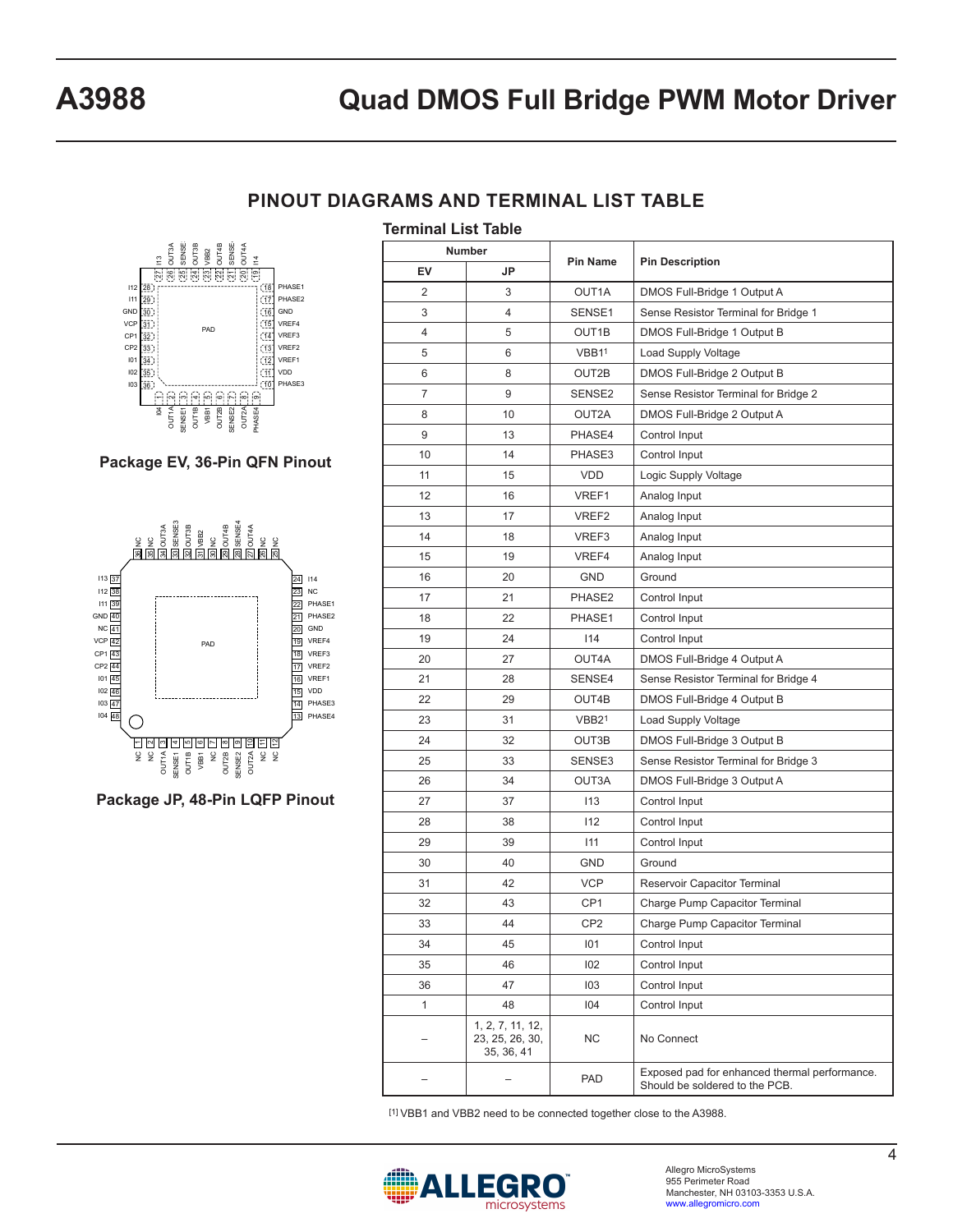#### **ELECTRICAL CHARACTERISTICS [1]: Valid at T<sub>A</sub> = 25°C, V<sub>BB</sub> = 36 V, unless otherwise noted**

| <b>Characteristics</b>                   | Symbol                       | <b>Test Conditions</b>                                           | Min.                     | Typ. [2]                 | Max.                     | <b>Units</b> |
|------------------------------------------|------------------------------|------------------------------------------------------------------|--------------------------|--------------------------|--------------------------|--------------|
| Load Supply Voltage Range                | $V_{BB}$                     | Operating                                                        | 8.0                      | $\overline{\phantom{0}}$ | 36                       | V            |
| Logic Supply Voltage Range               | V <sub>DD</sub>              | Operating                                                        | 3.0                      | $\overline{\phantom{0}}$ | 5.5                      | $\vee$       |
| <b>VDD Supply Current</b>                | $I_{DD}$                     |                                                                  |                          | $\overline{7}$           | 10                       | mA           |
| Output On Resistance                     |                              | Source driver, $I_{\text{OUT}} = -1.2$ A, $T_J = 25^{\circ}$ C   | $\qquad \qquad -$        | 700                      | 800                      | $m\Omega$    |
|                                          | $R_{DS(on)}$                 | Sink driver, $I_{OUT} = 1.2 A$ , $T_J = 25^{\circ}C$             | $\overline{\phantom{0}}$ | 700                      | 800                      | $m\Omega$    |
| $V_f$ , Outputs                          |                              | $I_{\text{OUT}} = 1.2 \text{ A}$                                 | $\overline{\phantom{0}}$ | $\overline{\phantom{0}}$ | 1.3                      | $\lor$       |
| Output Leakage                           | $I_{DSS}$                    | Outputs, $V_{OUT} = 0$ to $V_{BB}$                               | $-20$                    | $\overline{\phantom{0}}$ | 20                       | μA           |
| <b>VBB Supply Current</b>                | $I_{BB}$                     | $I_{\text{OUT}}$ = 0 mA, outputs on, PWM = 50 kHz,<br>$DC = 50%$ | $\overline{\phantom{0}}$ |                          | 8                        | mA           |
| <b>CONTROL LOGIC</b>                     |                              |                                                                  |                          |                          |                          |              |
| Logic Input Voltage                      | $V_{IN(1)}$                  |                                                                  | $0.7 \times V_{DD}$      | $\qquad \qquad -$        | $\overline{\phantom{0}}$ | V            |
|                                          | $V_{IN(0)}$                  |                                                                  |                          | $\overline{\phantom{0}}$ | $0.3 \times V_{DD}$      | $\vee$       |
| Logic Input Current                      | $\mathbf{I}_{\mathsf{IN}}$   | $V_{IN}$ = 0 to 5 V                                              | $-20$                    | 1.0                      | 20                       | μA           |
| Input Hysteresis                         | $V_{\text{hys}}$             |                                                                  | 150                      | 300                      | 500                      | mV           |
|                                          |                              | PWM change to source on                                          | 350                      | 550                      | 1000                     | ns           |
| Propagation Delay Times                  |                              | PWM change to source off                                         | 35                       | $\equiv$                 | 300                      | ns           |
|                                          | $t_{pd}$                     | PWM change to sink on                                            | 350                      | 550                      | 1000                     | ns           |
|                                          |                              | PWM change to sink off                                           | 35                       | $\qquad \qquad -$        | 250                      | ns           |
| <b>Crossover Delay</b>                   | $t_{\text{COD}}$             |                                                                  | 300                      | 425                      | 1000                     | ns           |
| <b>Blank Time</b>                        | $t_{\text{BLANK}}$           |                                                                  | 0.7                      | $\mathbf{1}$             | 1.3                      | μs           |
| VREFx Pin Input Voltage Range            | $V_{RE\underline{F}x}$       | Operating                                                        | 0.0                      | $\overline{\phantom{0}}$ | 1.5                      | $\vee$       |
| <b>VREFx Pin Reference Input Current</b> | $I_{REF}$                    | $V_{REF} = 1.5$                                                  | $\overline{\phantom{0}}$ | $\qquad \qquad -$        | ±1                       | μA           |
|                                          |                              | $V_{REF}$ = 1.5, phase current = 100%                            | $-5$                     | $\overline{\phantom{0}}$ | 5                        | $\%$         |
| Current Trip-Level Error <sup>[3]</sup>  | $V_{ERR}$                    | $V_{REF}$ = 1.5, phase current = 67%                             | $-5$                     | $\qquad \qquad -$        | 5                        | $\%$         |
|                                          |                              | $V_{REF}$ = 1.5, phase current = 33%                             | $-15$                    | $\overline{\phantom{0}}$ | 15                       | $\%$         |
| <b>PROTECTION CIRCUITS</b>               |                              |                                                                  |                          |                          |                          |              |
| <b>VBB UVLO Threshold</b>                | $V_{UV(VBB)}$                | $V_{BB}$ rising                                                  | 7.3                      | 7.6                      | 7.9                      | $\vee$       |
| <b>VBB Hysteresis</b>                    | V <sub>UV(VBB)hys</sub>      |                                                                  | 400                      | 500                      | 600                      | mV           |
| <b>VDD UVLO Threshold</b>                | $V_{UV(VDD)}$                | V <sub>DD</sub> rising                                           | 2.65                     | 2.8                      | 2.95                     | V            |
| <b>VDD Hysteresis</b>                    | V <sub>UV(VDD)hys</sub>      |                                                                  | 75                       | 105                      | 125                      | mV           |
| Thermal Shutdown Temperature             | $\mathsf{T}_{\mathsf{JTSD}}$ |                                                                  | 155                      | 165                      | 175                      | $^{\circ}C$  |
| <b>Thermal Shutdown Hysteresis</b>       | <b>T</b> JTSDhys             |                                                                  |                          | 15                       | $\overline{\phantom{0}}$ | $^{\circ}$ C |

[1] For input and output current specifications, negative current is defined as coming out of (sourcing) the specified device pin.

[2] Typical data are for initial design estimations only, and assume optimum manufacturing and application conditions. Performance may vary for individual units, within the

specified maximum and minimum limits.<br><sup>[3] V</sup>ERR = [(V<sub>REF</sub>/3) – V<sub>SENSE</sub>] / (V<sub>REF</sub>/3).

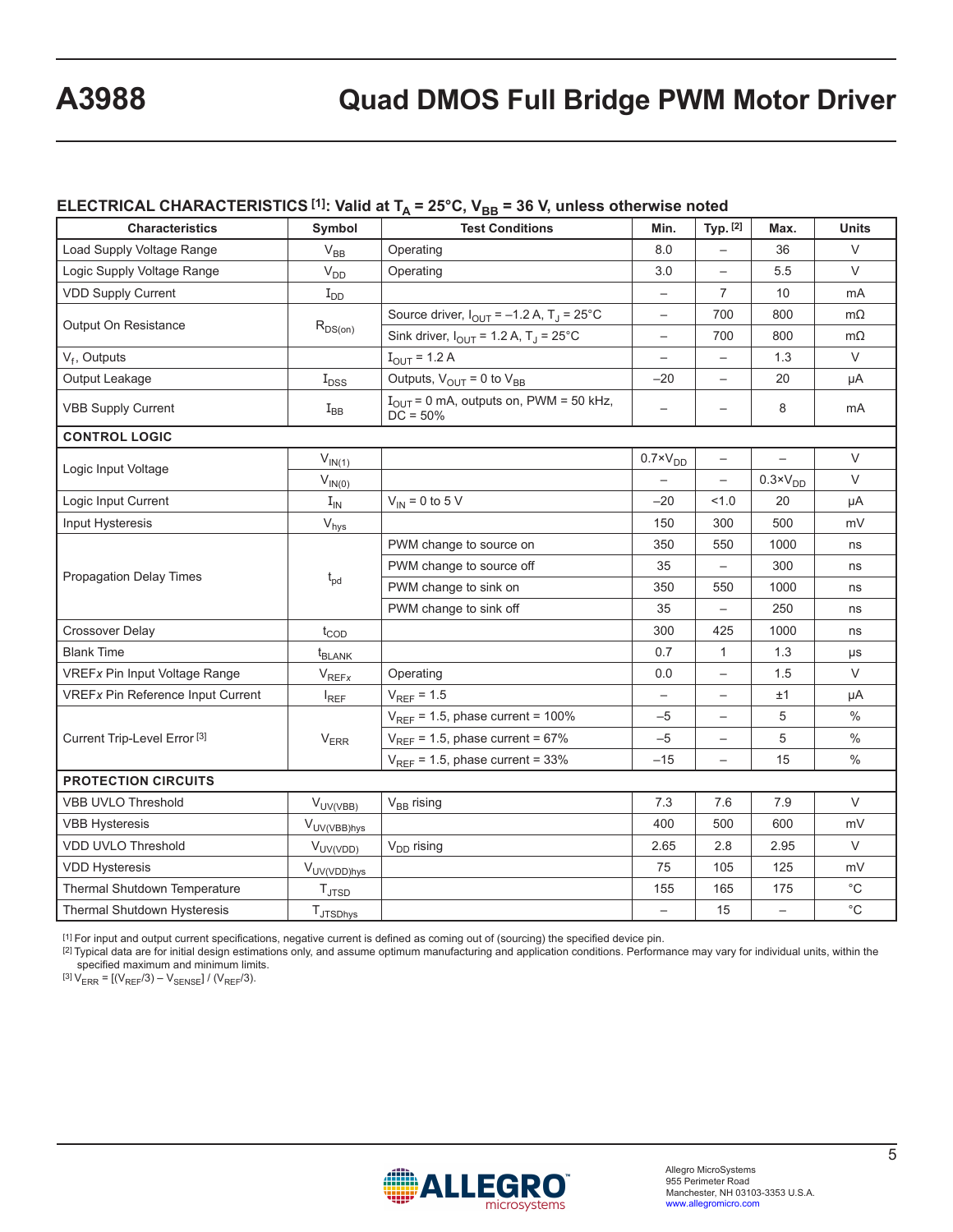## **FUNCTIONAL DESCRIPTION**

## **Device Operation**

The A3988 is designed to operate two stepper motors, four DC motors, or one stepper and two DC motors. The currents in each of the output full-bridges, all N-channel DMOS, are regulated with fixed off-time pulse width modulated (PWM) control circuitry. Each full-bridge peak current is set by the value of an external current sense resistor,  $R_{S_x}$ , and a reference voltage,  $V_{REFx}$ .

If the logic inputs are pulled up to  $V_{DD}$ , it is good practice to use a high value pull-up resistor in order to limit current to the logic inputs, should an overvoltage event occur. Logic inputs include: PHASEx, I0x, and I1x.

## **Internal PWM Current Control**

Each full-bridge is controlled by a fixed off-time PWM current control circuit that limits the load current to a desired value,  $I_{TRIP}$ . Initially, a diagonal pair of source and sink DMOS outputs are enabled and current flows through the motor winding and  $R_{S_x}$ . When the voltage across the current sense resistor equals the voltage on the VREFx pin, the current sense comparator resets the PWM latch, which turns off the source driver.

The maximum value of current limiting is set by the selection of  $R<sub>S</sub>$  and the voltage at the VREF input with a transconductance function approximated by:

$$
I_{TripMax} = V_{REF}/(3 \times R_S)
$$

Each current step is a percentage of the maximum current,  $I_{TripMax}$ . The actual current at each step  $I_{Trip}$  is approximated by:

$$
I_{Trip} = (%I_{TripMax} / 100) I_{TripMax}
$$

where  $% I_{TribMax}$  is given in the Step Sequencing table.

 Note: It is critical to ensure that the maximum rating of ±500 mV on each SENSEx pin is not exceeded.

## **Fixed Off-Time**

The internal PWM current control circuitry uses a one-shot circuit to control the time the drivers remain off. For the A3988 variant, the off-time  $(t_{off})$  is 30 µs. For the A3988-1 variant,  $t_{off}$ is 8.1 µs.

#### **Blanking**

This function blanks the output of the current sense comparator when the outputs are switched by the internal current control circuitry. The comparator output is blanked to prevent false detections of overcurrent conditions, due to reverse recovery currents of the clamp diodes, or to switching transients related to the capacitance of the load. The stepper blank time,  $t_{BLANK}$ , is approximately 1 μs.

## **Control Logic**

Communication is implemented via the industry standard I1, I0, and PHASE interface. This communication logic allows for full, half, and quarter step modes. Each bridge also has an independent  $V_{REF}$  input so higher resolution step modes can be programmed by dynamically changing the voltage on the VREF*x* pins.

## **Charge Pump (CP1 and CP2)**

The charge pump is used to generate a gate supply greater than the  $V_{BB}$  in order to drive the source-side DMOS gates. A 0.1  $\mu$ F ceramic capacitor should be connected between CP1 and CP2 for pumping purposes. A 0.1 μF ceramic capacitor is required between VCP and VBBx to act as a reservoir to operate the highside DMOS devices.

#### **Shutdown**

In the event of a fault (excessive junction temperature, or low voltage on VCP), the outputs of the device are disabled until the fault condition is removed. At power-up, the undervoltage lockout (UVLO) circuit disables the drivers.

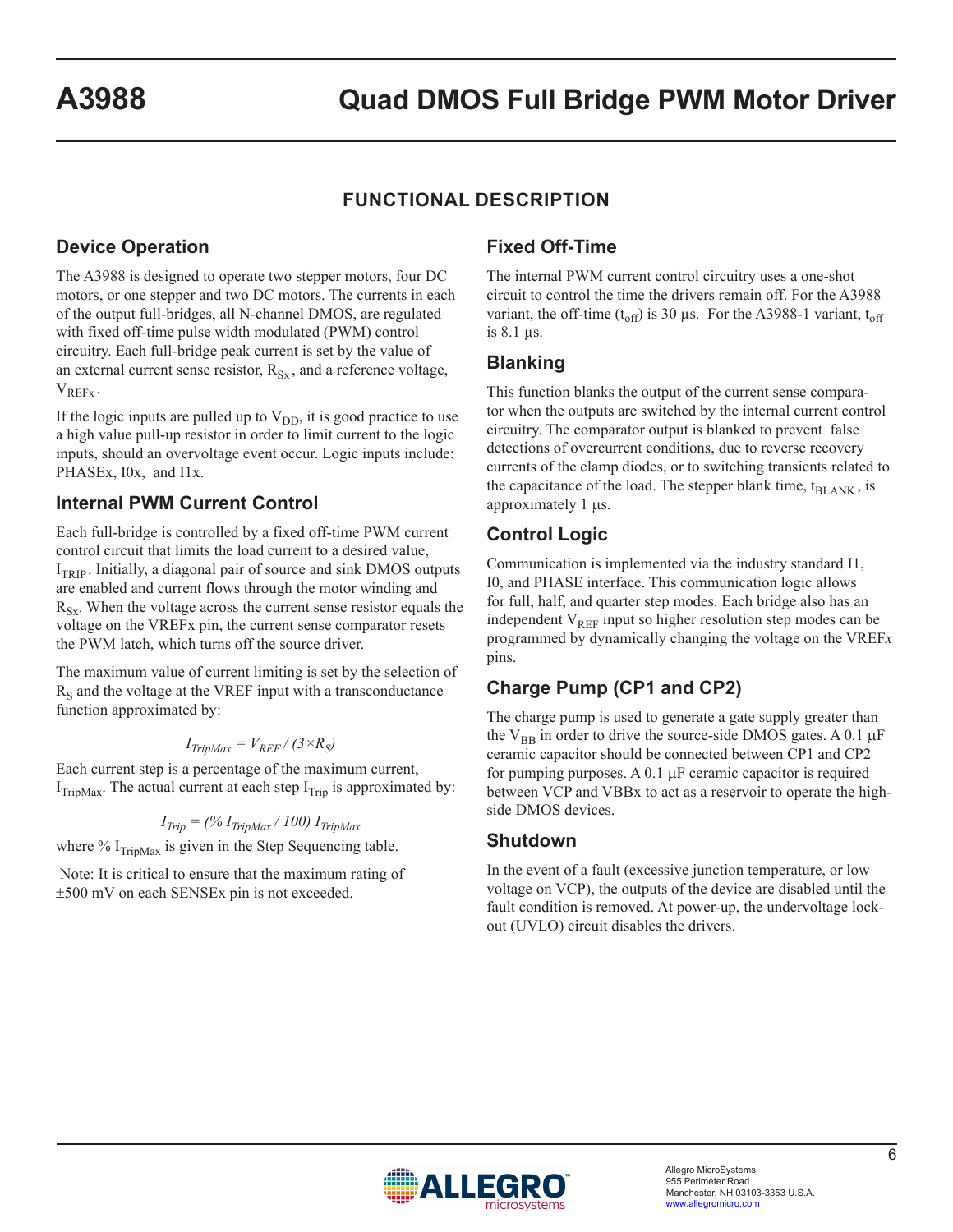## **Synchronous Rectification**

When a PWM-off cycle is triggered by an internal fixed off-time cycle, load current will recirculate. The A3988 synchronous rectification feature will turn on the appropriate MOSFETs during the current decay, and effectively short out the body diodes with the low  $R_{DS(on)}$  driver. This significantly lowers power dissipation. When a zero current level is detected, synchronous rectification is turned off to prevent reversal of the load current.

## **Mixed Decay Operation**

The bridges operate in mixed decay mode. Referring to Figure 1, as the trip point is reached, the device goes into fast decay mode for 30.1% of the fixed off-time period. After this fast decay portion,  $t_{FD}$ , the device switches to slow decay mode for the remainder of the off-time. During transitions from fast decay to slow decay, the drivers are forced off for approximately 600 ns. This feature is added to prevent shoot-through in the bridge. As shown in Figure 1, during this "dead time" portion, synchronous rectification is not active, and the device operates in fast decay and slow decay only.



Enlargement A **Figure 1: Mixed Decay Mode Operation**

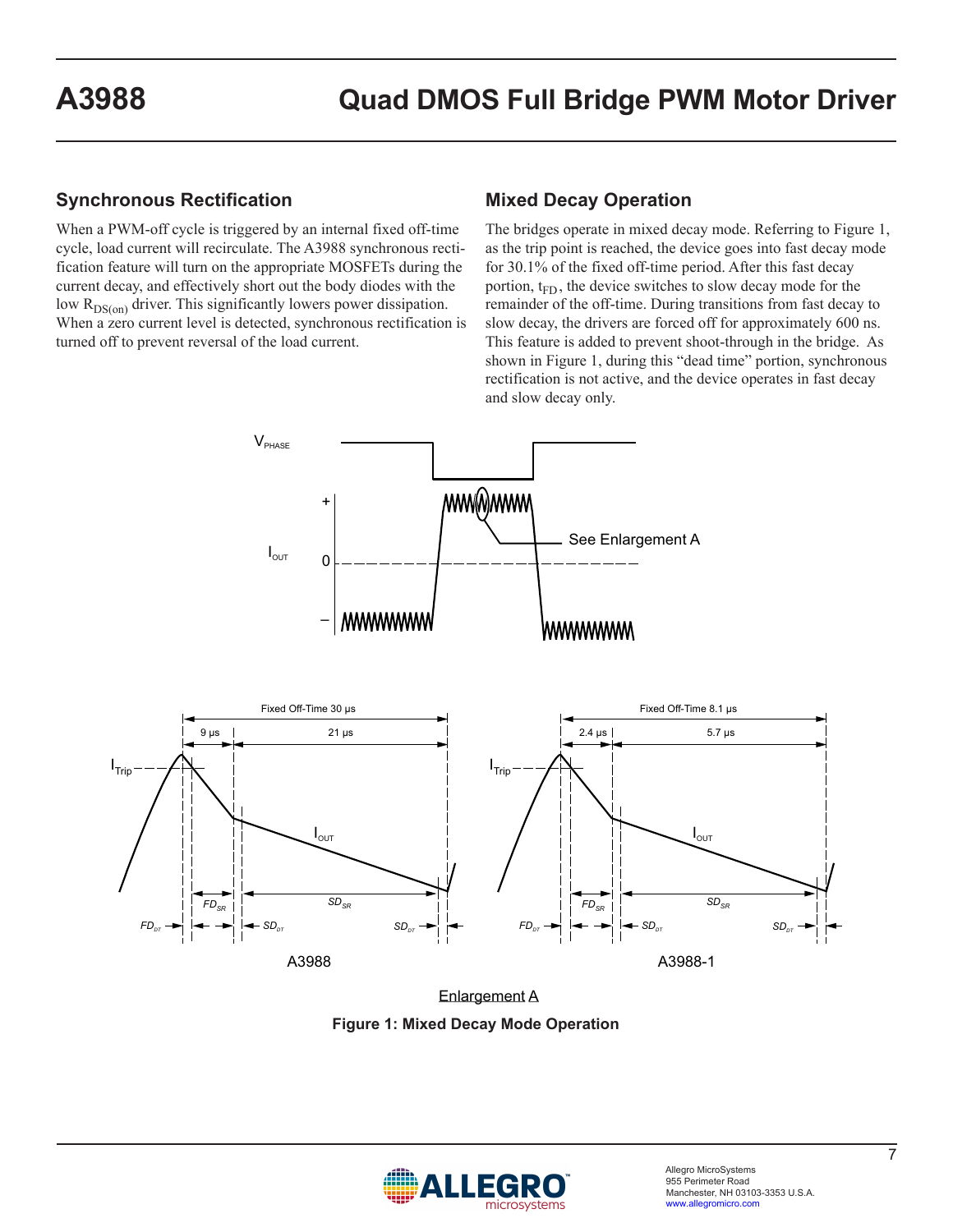



**Figure 2: Step Sequencing for Full-Step Increments Figure 3: Step Sequencing for Half-Step Increments**

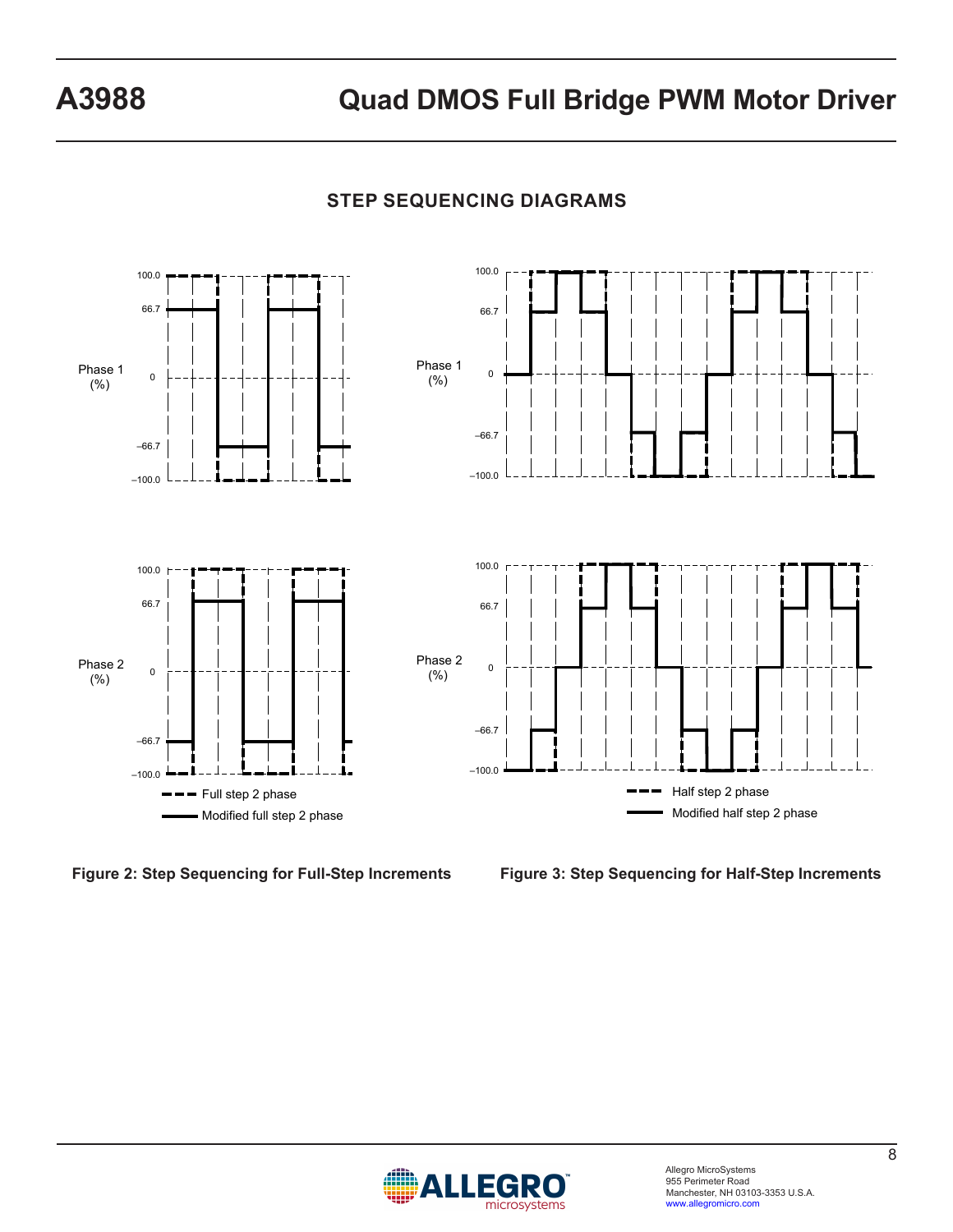

#### **Figure 4: Step Sequence for Quarter-Step Increments**

| <b>Full</b> | 1/2            | 1/4 | Phase 1                  | 10x<br>11x |   | <b>PHASE</b> | Phase 2                  | 10x     | 11x | <b>PHASE</b> |
|-------------|----------------|-----|--------------------------|------------|---|--------------|--------------------------|---------|-----|--------------|
|             |                |     | $(\%I_{\text{TripMax}})$ |            |   |              | $(\%I_{\text{TripMax}})$ |         |     |              |
|             | 1              |     | 0                        | H          | H | X            | 100                      |         |     | 0            |
|             |                | 2   | 33                       |            | н | 1            | 100                      |         |     | $\mathbf 0$  |
|             | $\overline{2}$ | 3   | 100/66*                  | $L/H^*$    |   | 1            | 100/66*                  | $L/H^*$ |     | $\mathbf 0$  |
|             |                | 4   | 100                      |            |   | 1            | 33                       |         | H   | $\mathbf 0$  |
|             | 3              | 5   | 100                      |            |   | 1            | $\Omega$                 | н       | H   | X            |
|             |                | 6   | 100                      |            |   | 1            | 33                       |         | Н   | 1            |
| 2           | $\overline{4}$ | 7   | 100/66*                  | $L/H^*$    |   | 1            | 100/66*                  | $L/H^*$ |     | 1            |
|             |                | 8   | 33                       |            | н | 1            | 100                      |         |     |              |
|             | 5              | 9   | $\Omega$                 | H          | H | X            | 100                      |         |     |              |
|             |                | 10  | 33                       |            | H | 0            | 100                      |         |     |              |
| 3           | 6              | 11  | 100/66*                  | $L/H^*$    |   | 0            | 100/66*                  | $L/H^*$ |     |              |
|             |                | 12  | 100                      |            |   | 0            | 33                       |         | Н   | 1            |
|             | 7              | 13  | 100                      |            |   | 0            | $\Omega$                 | н       | H   | X            |
|             |                | 14  | 100                      |            |   | 0            | 33                       |         | H   | $\mathbf 0$  |
| 4           | 8              | 15  | 100/66*                  | $L/H^*$    |   | 0            | 100/66*                  | $L/H^*$ |     | 0            |
|             |                | 16  | 33                       |            | н | $\mathbf 0$  | 100                      |         |     | $\mathbf 0$  |

#### **Table 1: Step Sequencing Settings**

\*Denotes modified step mode

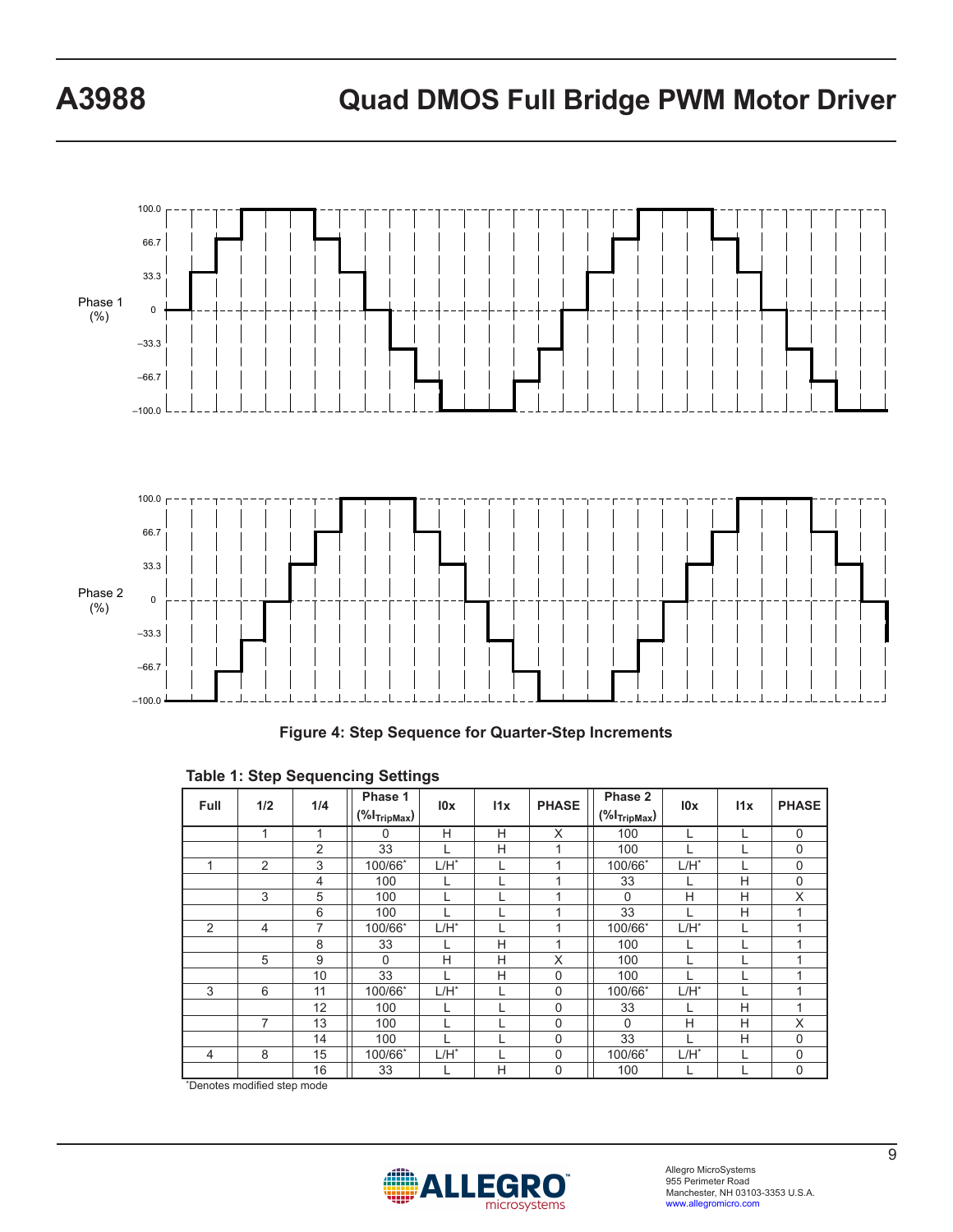## **APPLICATIONS INFORMATION**

# **Motor Configurations**

For applications that require either a stepper/DC motor driver or dual DC motor driver, Allegro offers the A3989 and A3995. These devices are offered in the same 36-pin QFN package as the A3988. The DC motor drivers are capable of supplying 2.4 A at 36 V. Commutation is done with a standard phase/enable logic interface. Please refer to the Allegro website for further information and datasheets about those devices.

## **DC Motor Control**

Each of the 4 full bridges has independent PWM current control circuitry that makes the A3988 capable of driving up to four DC motors at currents up to 1.2 A. Control of the DC motors is accomplished by tying the I0, I1 pins together creating an equivalent ENABLE function with maximum current defined by the voltage on the corresponding VREF pin. The DC motors can be driven via a PWM signal on this enable signal, or on the corresponding PHASE pin. Motor control includes forward, reverse, and coast.

## **Layout**

The printed circuit board should use a heavy ground plane. For optimum electrical and thermal performance, the A3988 must be soldered directly onto the board. On the underside of the A3988 package is an exposed pad, which provides a path for enhanced thermal dissipation. The thermal pad should be soldered directly to an exposed surface on the PCB. Thermal vias are used to transfer heat to other layers of the PCB.

## **Grounding**

In order to minimize the effects of ground bounce and offset issues, it is important to have a low impedance single-point ground, known as a *star ground*, located very close to the device. By making the connection between the exposed thermal pad and

A3988

Trace (2 oz.)

**Solder** 



**Figure 5: Printed circuit board layout with typical application circuit, shown at right. The copper area directly under the A3988 (U1) is soldered to the exposed thermal pad on the underside of the device. The thermal vias serve also as electrical vias, connecting it to the ground plane on the other side of the PCB , so the two copper areas together form the star ground.**

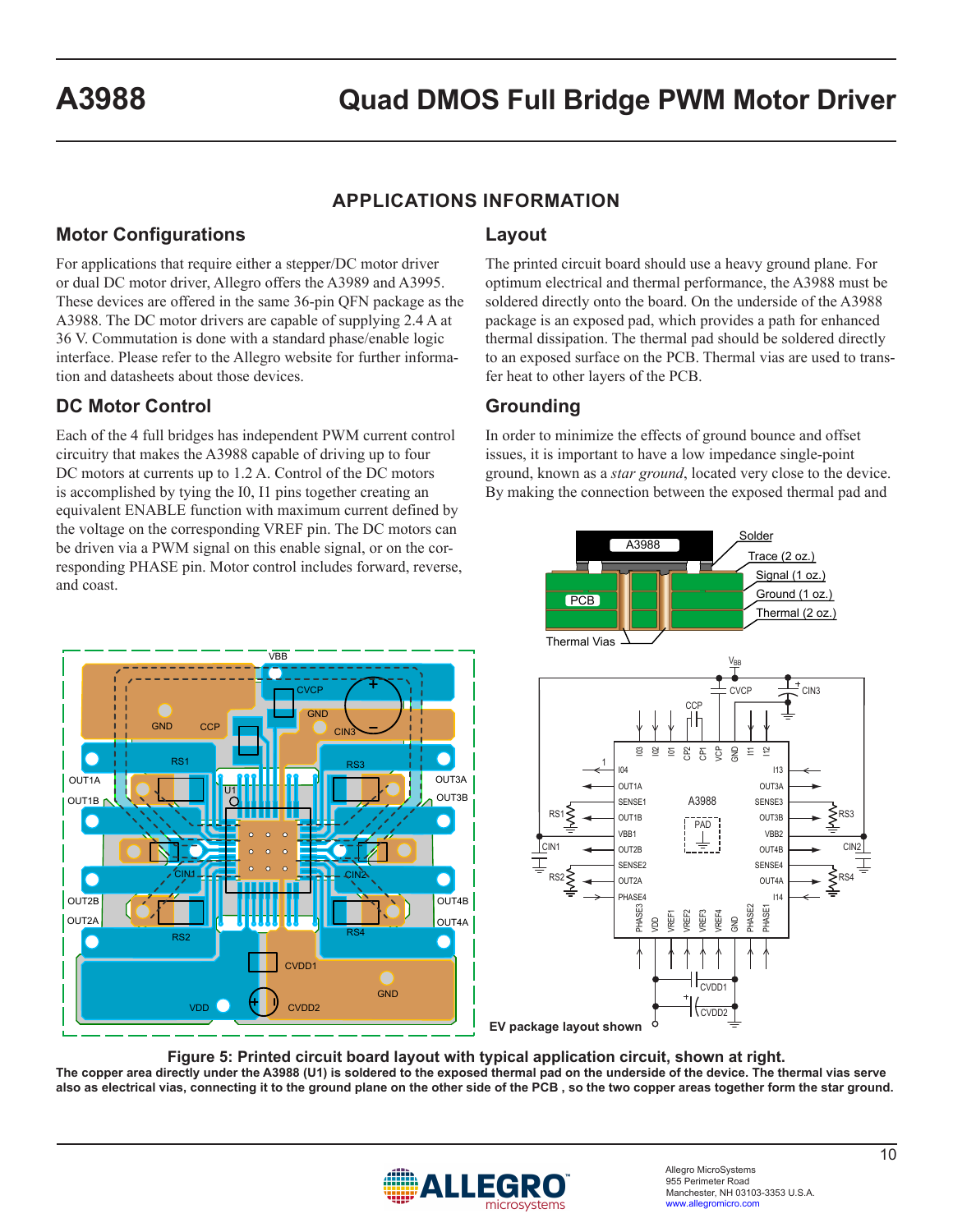the ground plane directly under the A3988, that area becomes an ideal location for a star ground point.

A low impedance ground will prevent ground bounce during high current operation and ensure that the supply voltage remains stable at the input terminal. The recommended PCB layout shown in the diagram below, illustrates how to create a star ground under the device, to serve both as low impedance ground point and thermal path.

The two input capacitors should be placed in parallel, and as close to the device supply pins as possible. The ceramic capacitor should be closer to the pins than the bulk capacitor. This is necessary because the ceramic capacitor will be responsible for delivering the high frequency current components.

#### **Sense Pins**

The sense resistors, RS*x*, should have a very low impedance path to ground, because they must carry a large current while supporting very accurate voltage measurements by the current sense comparators. Long ground traces will cause additional voltage drops, adversely affecting the ability of the comparators to accurately measure the current in the windings. As shown in the layout below, the SENSE*x* pins have very short traces to the RS*x* resistors and very thick, low impedance traces directly to the star ground underneath the device. If possible, there should be no other components on the sense circuits.

#### **Note:**

**When selecting a value for the sense resistors, be sure not to exceed the maximum voltage on the SENSE***x* **pins of ±500 mV.** 

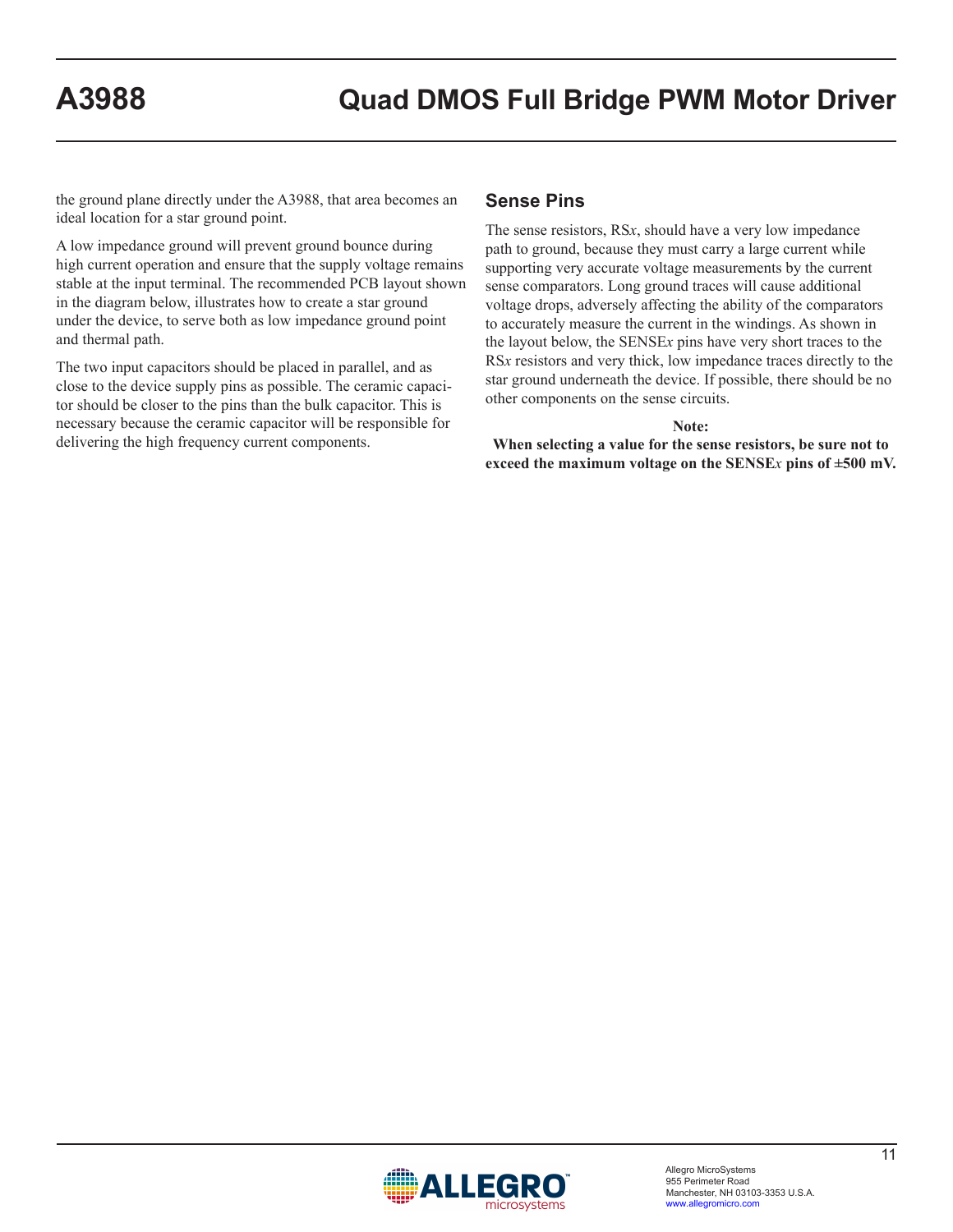## **PACKAGE OUTLINE DRAWINGS**



**Figure 6: EV Package, 36-Pin QFN with Exposed Thermal Pad**

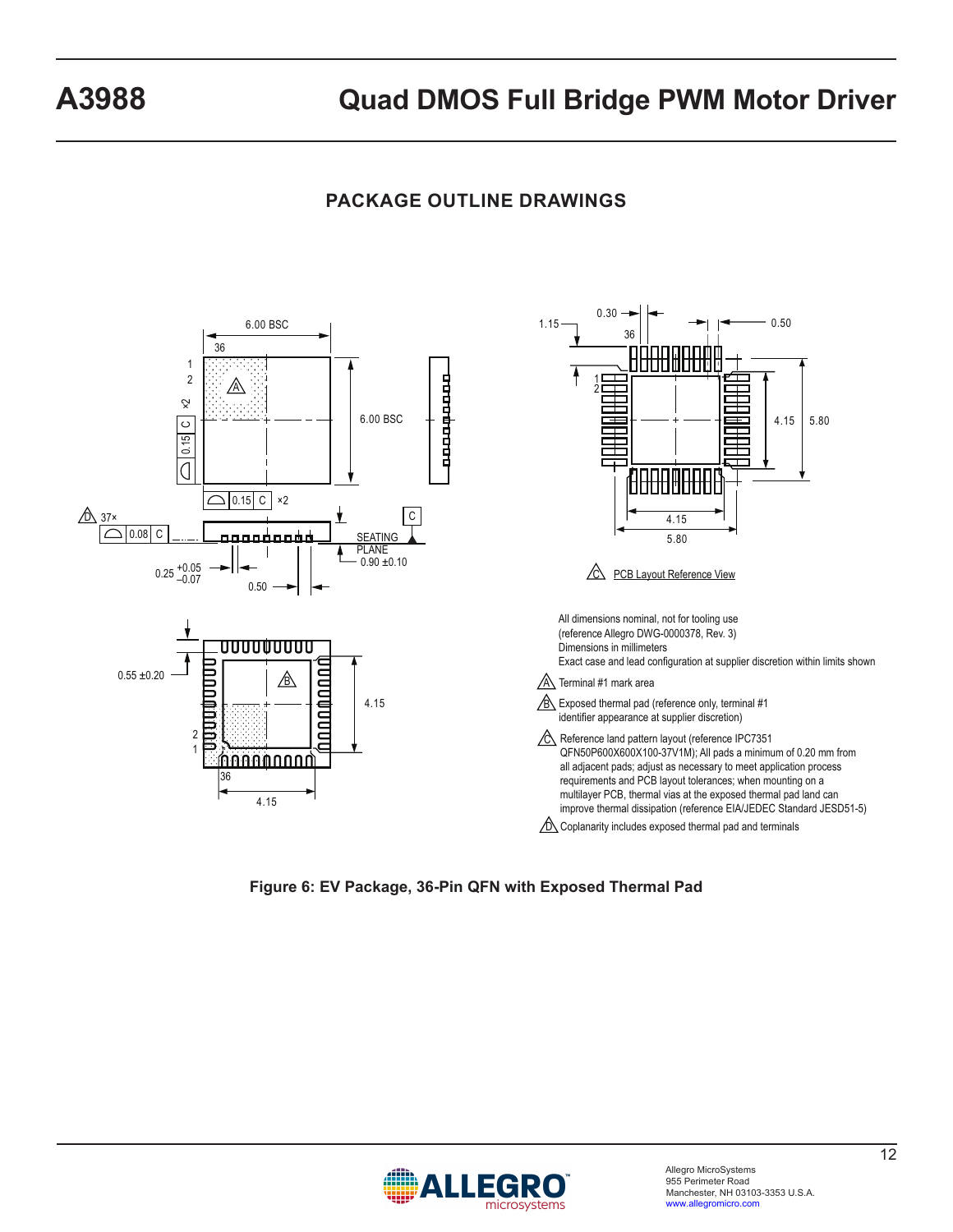

#### **Figure 7: JP Package, 48-Pin LQFP with Exposed Thermal Pad**